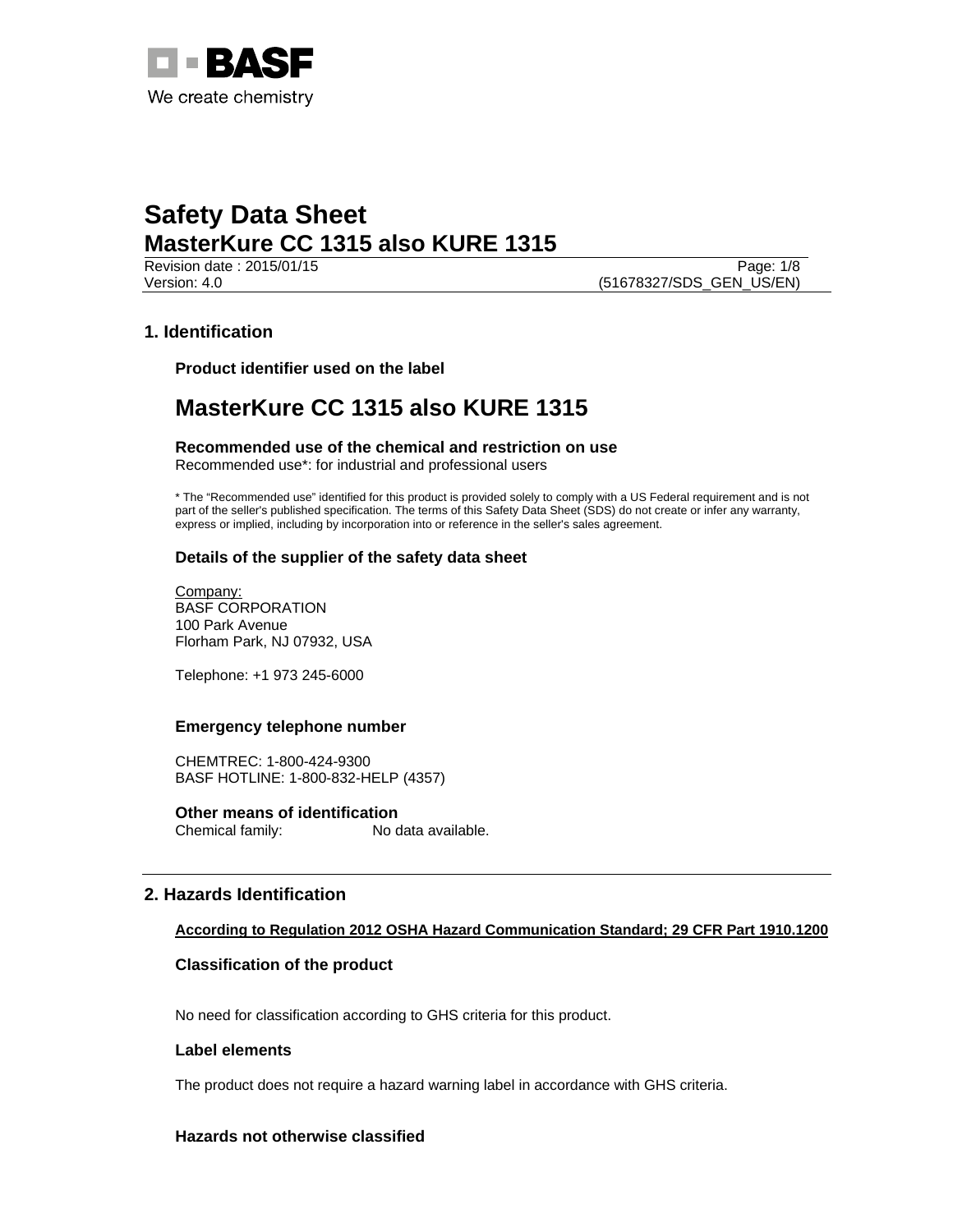Revision date : 2015/01/15 Page: 2/8

Version: 4.0 (51678327/SDS\_GEN\_US/EN)

If applicable information is provided in this section on other hazards which do not result in classification but which may contribute to the overall hazards of the substance or mixture.

### **According to Regulation 1994 OSHA Hazard Communication Standard; 29 CFR Part 1910.1200**

### **Emergency overview**

WARNING: MODERATELY TO SEVERELY IRRITATING TO THE EYE. Avoid contact with the skin, eyes and clothing. Wash thoroughly after handling. Keep container tightly closed.

## **3. Composition / Information on Ingredients**

**According to Regulation 2012 OSHA Hazard Communication Standard; 29 CFR Part 1910.1200** 

**CAS Number Content (W/W) Chemical name** 770-35-4 >= 3.0 - < 5.0 % 1-phenoxypropan-2-ol

### **According to Regulation 1994 OSHA Hazard Communication Standard; 29 CFR Part 1910.1200**

| <b>CAS Number</b> | Content (W/W)        | <b>Chemical name</b> |  |
|-------------------|----------------------|----------------------|--|
| 770-35-4          | $>= 3.0 - 5 = 7.0$ % | 1-phenoxypropan-2-ol |  |

## **4. First-Aid Measures**

### **Description of first aid measures**

### **General advice:**

Remove contaminated clothing.

### **If inhaled:**

Keep patient calm, remove to fresh air.

### **If on skin:**

Wash thoroughly with soap and water.

#### **If in eyes:**

Wash affected eyes for at least 15 minutes under running water with eyelids held open.

### **If swallowed:**

Rinse mouth and then drink plenty of water.

### **Most important symptoms and effects, both acute and delayed**

Symptoms: The most important known symptoms and effects are described in the labelling (see section 2) and/or in section 11. Hazards: No applicable information available.

### **Indication of any immediate medical attention and special treatment needed**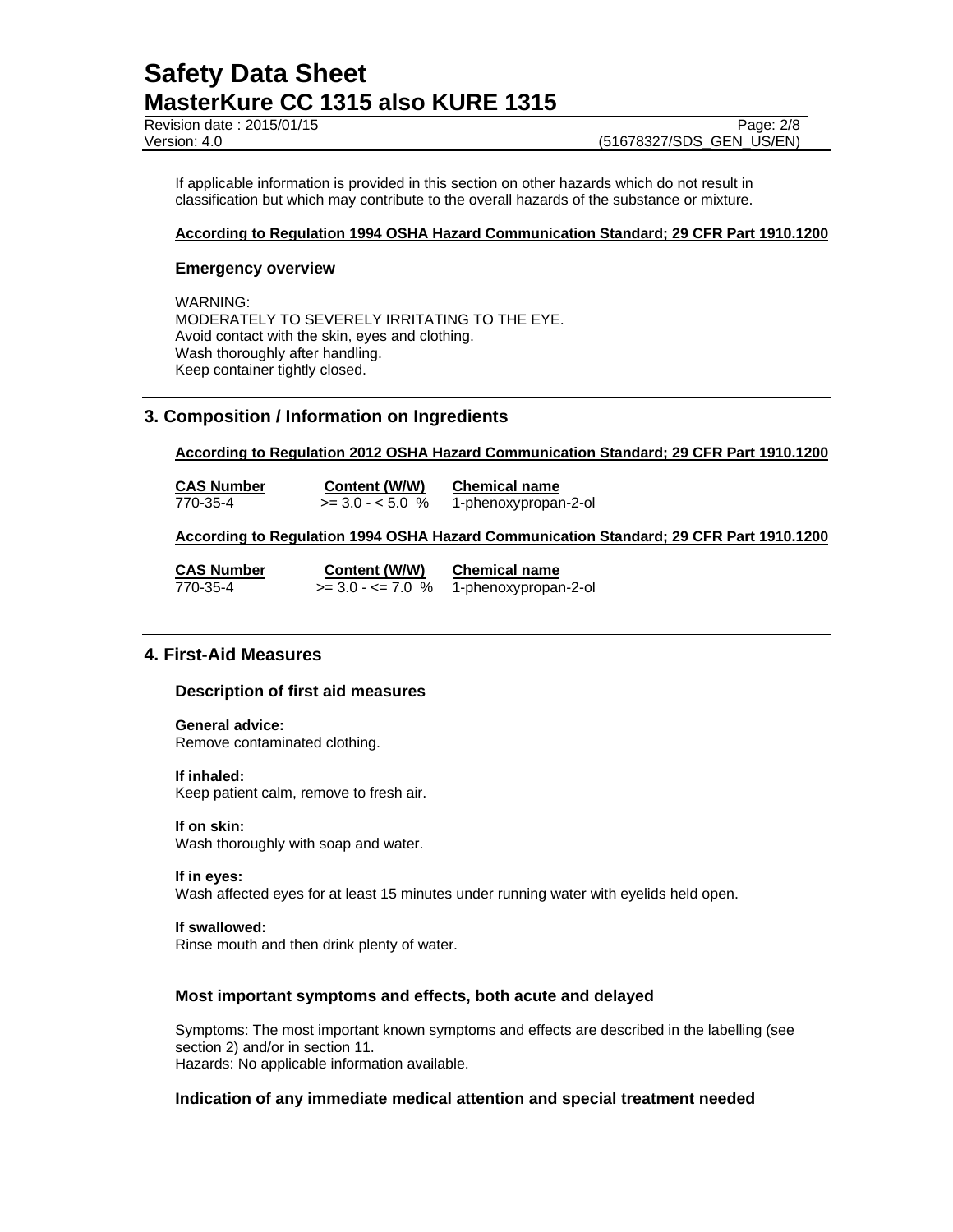Revision date : 2015/01/15 Page: 3/8

Version: 4.0 (51678327/SDS\_GEN\_US/EN)

Note to physician

Treatment: Symptomatic treatment (decontamination, vital functions).

## **5. Fire-Fighting Measures**

## **Extinguishing media**

Suitable extinguishing media: foam, water spray, dry powder, carbon dioxide

Unsuitable extinguishing media for safety reasons: water jet

### **Special hazards arising from the substance or mixture**

Hazards during fire-fighting: carbon monoxide, carbon dioxide, harmful vapours, nitrogen oxides, fumes/smoke, carbon black

### **Advice for fire-fighters**

Protective equipment for fire-fighting: Wear a self-contained breathing apparatus.

### **Further information:**

The degree of risk is governed by the burning substance and the fire conditions. Contaminated extinguishing water must be disposed of in accordance with official regulations.

## **6. Accidental release measures**

### **Personal precautions, protective equipment and emergency procedures**

Use personal protective clothing. Do not breathe vapour/aerosol/spray mists. Handle in accordance with good building materials hygiene and safety practice.

### **Environmental precautions**

Contain contaminated water/firefighting water. Do not discharge into drains/surface waters/groundwater.

### **Methods and material for containment and cleaning up**

For small amounts: Pick up with inert absorbent material (e.g. sand, earth etc.). Dispose of contaminated material as prescribed. For large amounts: Pump off product.

## **7. Handling and Storage**

### **Precautions for safe handling**

Avoid aerosol formation. Avoid inhalation of mists/vapours. Avoid skin contact. No special measures necessary provided product is used correctly.

Protection against fire and explosion: The product does not contribute to the spreading of flames, nor is it self combustible, not explosive.

## **Conditions for safe storage, including any incompatibilities**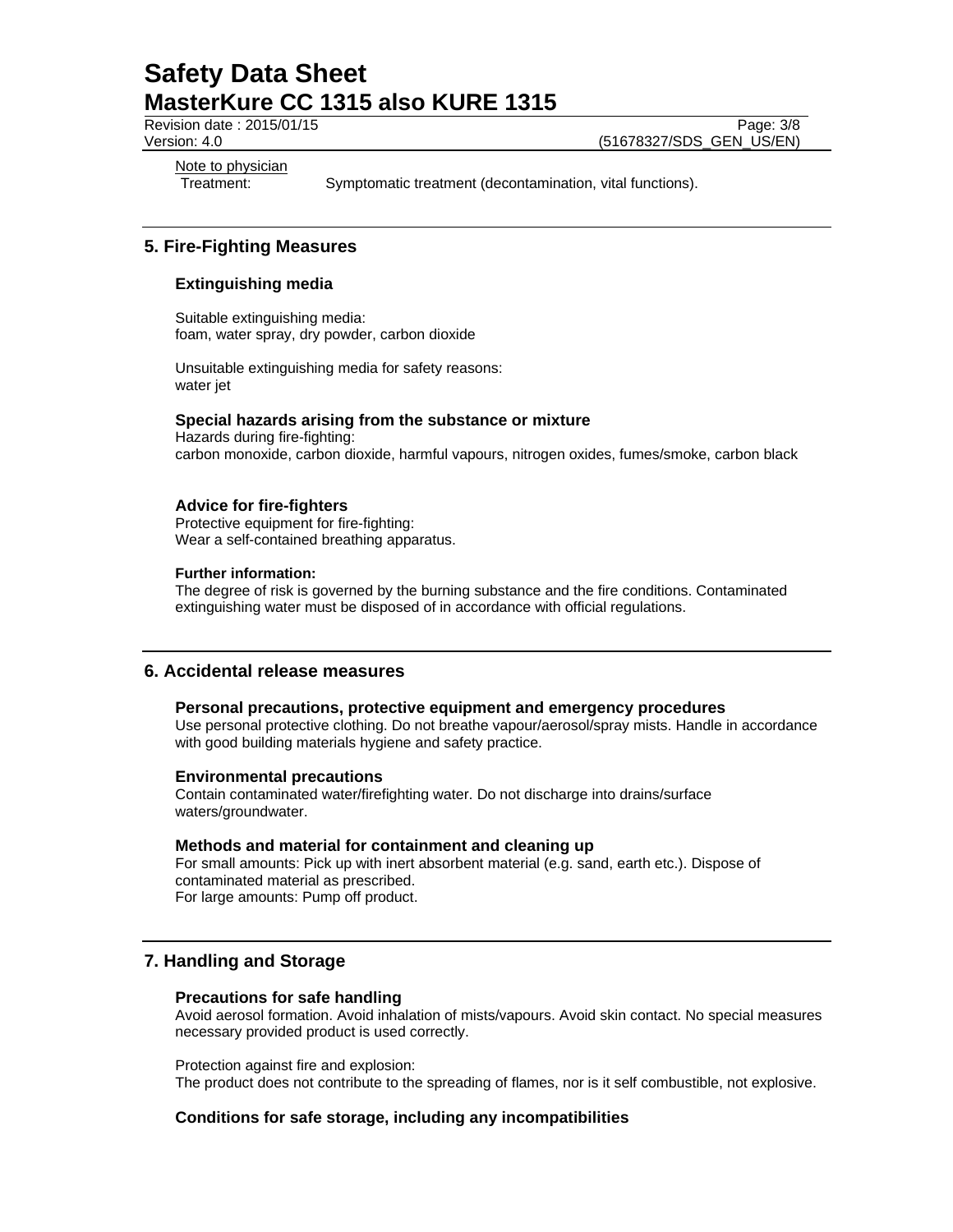Revision date : 2015/01/15 Page: 4/8

Version: 4.0 (51678327/SDS\_GEN\_US/EN)

Suitable materials for containers: High density polyethylene (HDPE)

Further information on storage conditions: Keep only in the original container in a cool, wellventilated place. Protect from direct sunlight. Store protected against freezing. Protect from temperatures below: 5 °C The packed product must be protected from temperatures below the indicated one. Protect from temperatures below: 40 °F The packed product must be protected from temperatures below the indicated one.

## **8. Exposure Controls/Personal Protection**

### **Advice on system design:**

No applicable information available.

### **Personal protective equipment**

### **Respiratory protection:**

When workers are facing concentrations above the occupational exposure limits they must use appropriate certified respirators.

### **Hand protection:**

Wear chemical resistant protective gloves.

### **Eye protection:**

Safety glasses with side-shields.

### **Body protection:**

depending upon conditions of use., Cover as much of the exposed skin as possible to prevent all skin contact., light protective clothing

### **General safety and hygiene measures:**

Avoid contact with the skin, eyes and clothing. In order to prevent contamination while handling, closed working clothes and working gloves should be used. Handle in accordance with good building materials hygiene and safety practice. When using, do not eat, drink or smoke. Hands and/or face should be washed before breaks and at the end of the shift. At the end of the shift the skin should be cleaned and skin-care agents applied. Gloves must be inspected regularly and prior to each use. Replace if necessary (e.g. pinhole leaks).

## **9. Physical and Chemical Properties**

| Form:<br>Odour:        | liquid<br>acrylic-like |                                      |
|------------------------|------------------------|--------------------------------------|
| Odour threshold:       |                        | No applicable information available. |
| Colour:                | milky white            |                                      |
| pH value:              |                        | slightly alkaline                    |
| Melting point:         |                        | No applicable information available. |
| Boiling point:         | 469 $\degree$ F        |                                      |
| Sublimation point:     |                        | No applicable information available. |
| Flash point:           | 240 $\degree$ F        |                                      |
| Flammability:          | not determined         |                                      |
| Lower explosion limit: | $0.7\%$ (V)            |                                      |
| Upper explosion limit: | $9.4\%$ (V)            |                                      |
| Vapour pressure:       |                        | No data available.                   |
| Density:               | 1.0312 $g/cm3$         | (20 °C)                              |
| Relative density:      |                        | No applicable information available. |
| Bulk density:          |                        | not applicable                       |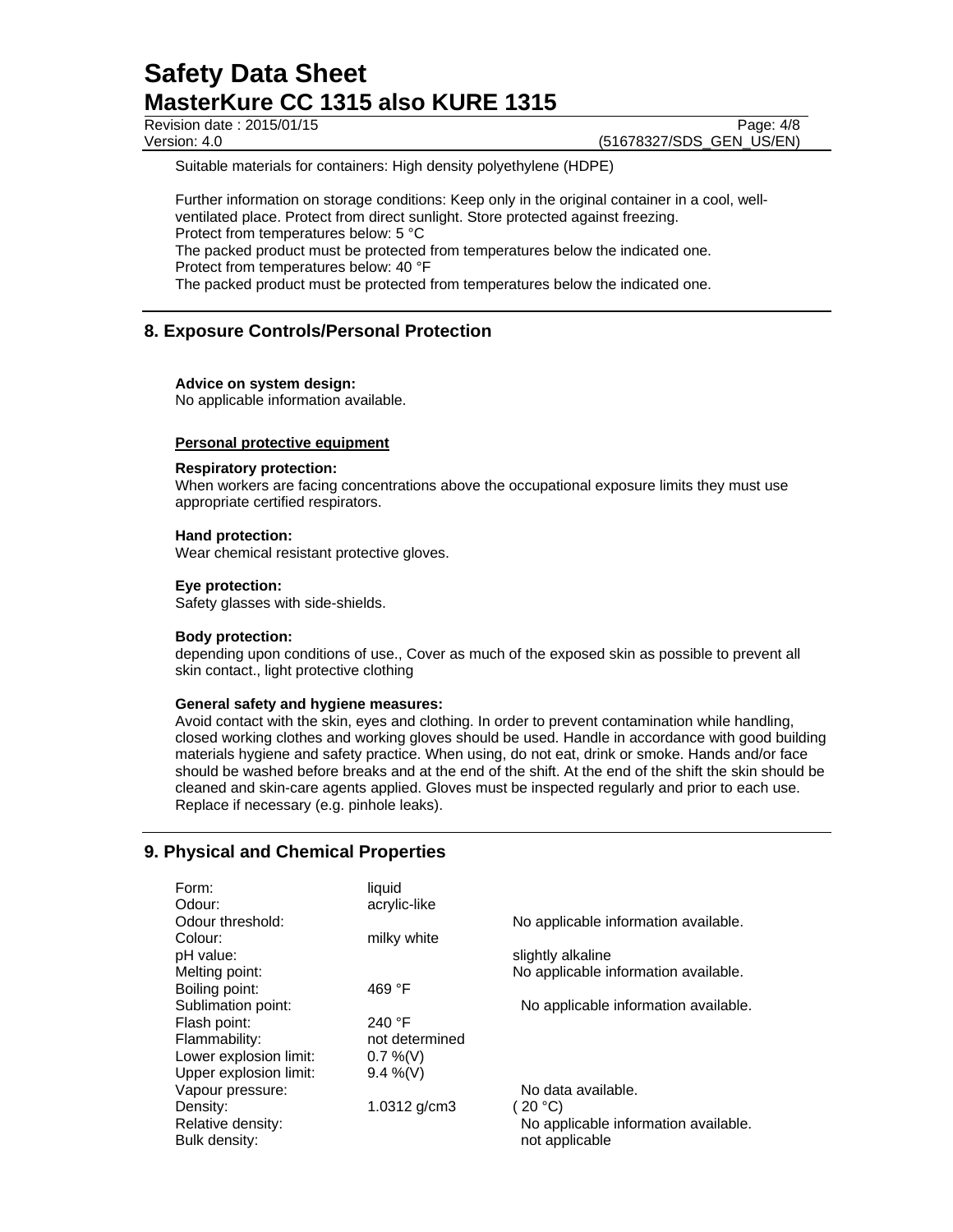Revision date : 2015/01/15 Page: 5/8

Version: 4.0 (51678327/SDS\_GEN\_US/EN)

| Vapour density:<br>Partitioning coefficient n-<br>octanol/water (log Pow): | Heavier than air.<br>No data available.                                                              |  |
|----------------------------------------------------------------------------|------------------------------------------------------------------------------------------------------|--|
| Thermal decomposition:                                                     | No decomposition if stored and handled as<br>prescribed/indicated.                                   |  |
| Viscosity, dynamic:                                                        | No data available.                                                                                   |  |
| Viscosity, kinematic:<br>Solubility in water:                              | No applicable information available.<br>partly soluble                                               |  |
| Solubility (quantitative):                                                 | No applicable information available.                                                                 |  |
| Solubility (qualitative):                                                  | No applicable information available.                                                                 |  |
| Evaporation rate:                                                          | No applicable information available.                                                                 |  |
| Other Information:                                                         | If necessary, information on other physical and chemical<br>parameters is indicated in this section. |  |
|                                                                            |                                                                                                      |  |

## **10. Stability and Reactivity**

### **Reactivity**

No hazardous reactions if stored and handled as prescribed/indicated.

Oxidizing properties: Based on its structural properties the product is not classified as oxidizing.

### **Chemical stability**

The product is stable if stored and handled as prescribed/indicated.

### **Possibility of hazardous reactions**

The product is stable if stored and handled as prescribed/indicated.

### **Conditions to avoid**

Avoid extreme temperatures.

### **Incompatible materials**

strong acids, strong bases, strong oxidizing agents

### **Hazardous decomposition products**

Decomposition products: Hazardous decomposition products: carbon oxides

Thermal decomposition: No decomposition if stored and handled as prescribed/indicated.

## **11. Toxicological information**

### **Primary routes of exposure**

Routes of entry for solids and liquids are ingestion and inhalation, but may include eye or skin contact. Routes of entry for gases include inhalation and eye contact. Skin contact may be a route of entry for liquefied gases.

## **Acute Toxicity/Effects**

Assessment other acute effects No applicable information available.

Irritation / corrosion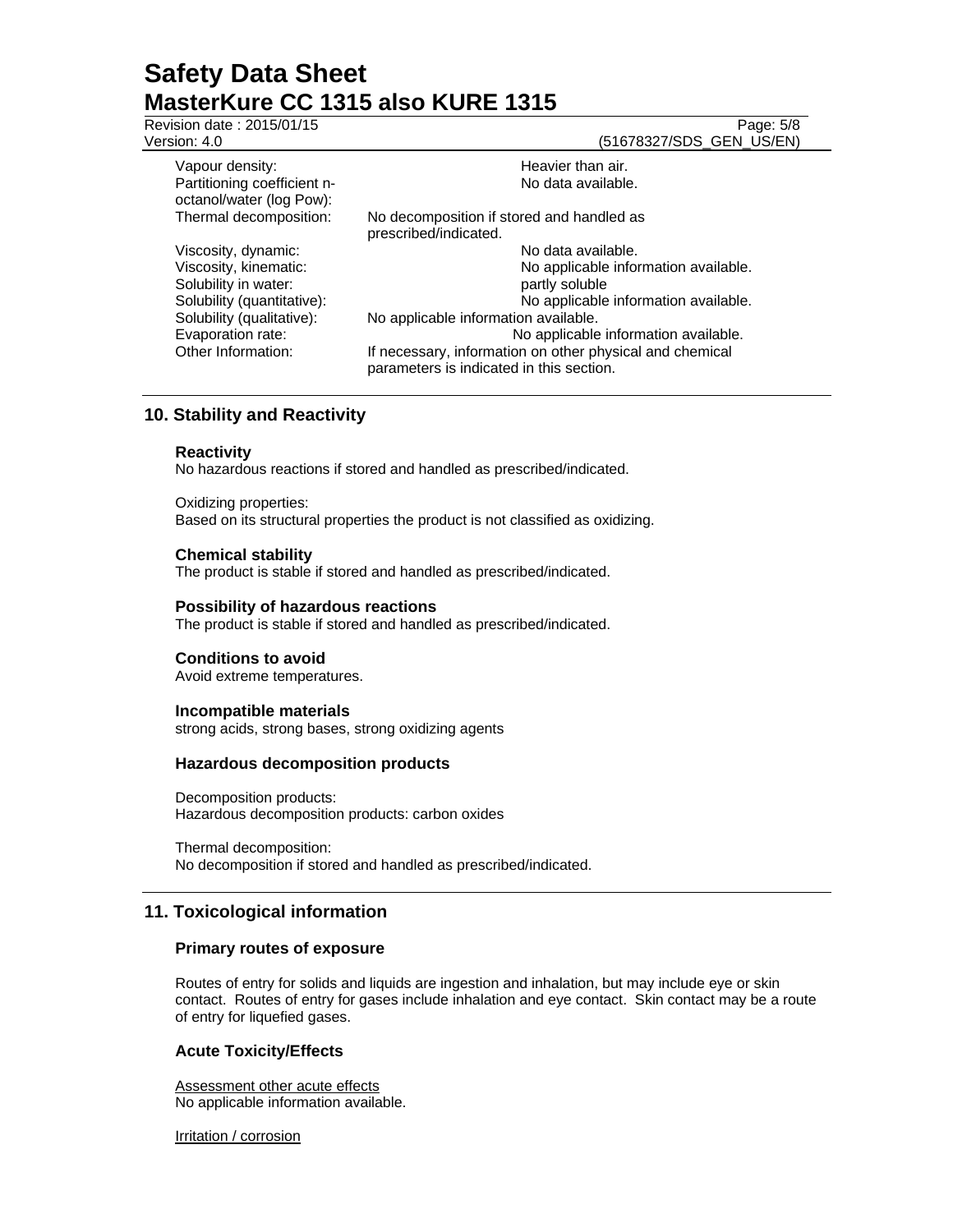Revision date : 2015/01/15 Page: 6/8

Version: 4.0 (51678327/SDS\_GEN\_US/EN)

#### *Information on: 1-phenoxypropan-2-ol*

*Assessment of irritating effects: Not irritating to the skin. May cause severe damage to the eyes.*  ----------------------------------

### Eye

*Information on: 1-phenoxypropan-2-ol Species: rabbit Result: Irritant. Method: Guideline 92/69/EEC, B.5*  ----------------------------------

### **Sensitization**

Assessment of sensitization: The product has not been tested. The statement has been derived from the properties of the individual components.

## **Chronic Toxicity/Effects**

### **Genetic toxicity**

Assessment of mutagenicity: The chemical structure does not suggest a specific alert for such an effect. Based on available Data, the classification criteria are not met.

### **Carcinogenicity**

Assessment of carcinogenicity: The chemical structure does not suggest a specific alert for such an effect. Based on available Data, the classification criteria are not met.

#### Reproductive toxicity

Assessment of reproduction toxicity: The chemical structure does not suggest a specific alert for such an effect. Based on available Data, the classification criteria are not met.

### **Teratogenicity**

Assessment of teratogenicity: The chemical structure does not suggest a specific alert for such an effect. Based on available Data, the classification criteria are not met.

### **Symptoms of Exposure**

The most important known symptoms and effects are described in the labelling (see section 2) and/or in section 11.

## **12. Ecological Information**

### **Toxicity**

Aquatic toxicity Assessment of aquatic toxicity: The product has not been tested.

### **Persistence and degradability**

Assessment biodegradation and elimination (H2O) Inherently biodegradable. The insoluble fraction can be removed by mechanical means in suitable waste water treatment plants.

### **Bioaccumulative potential**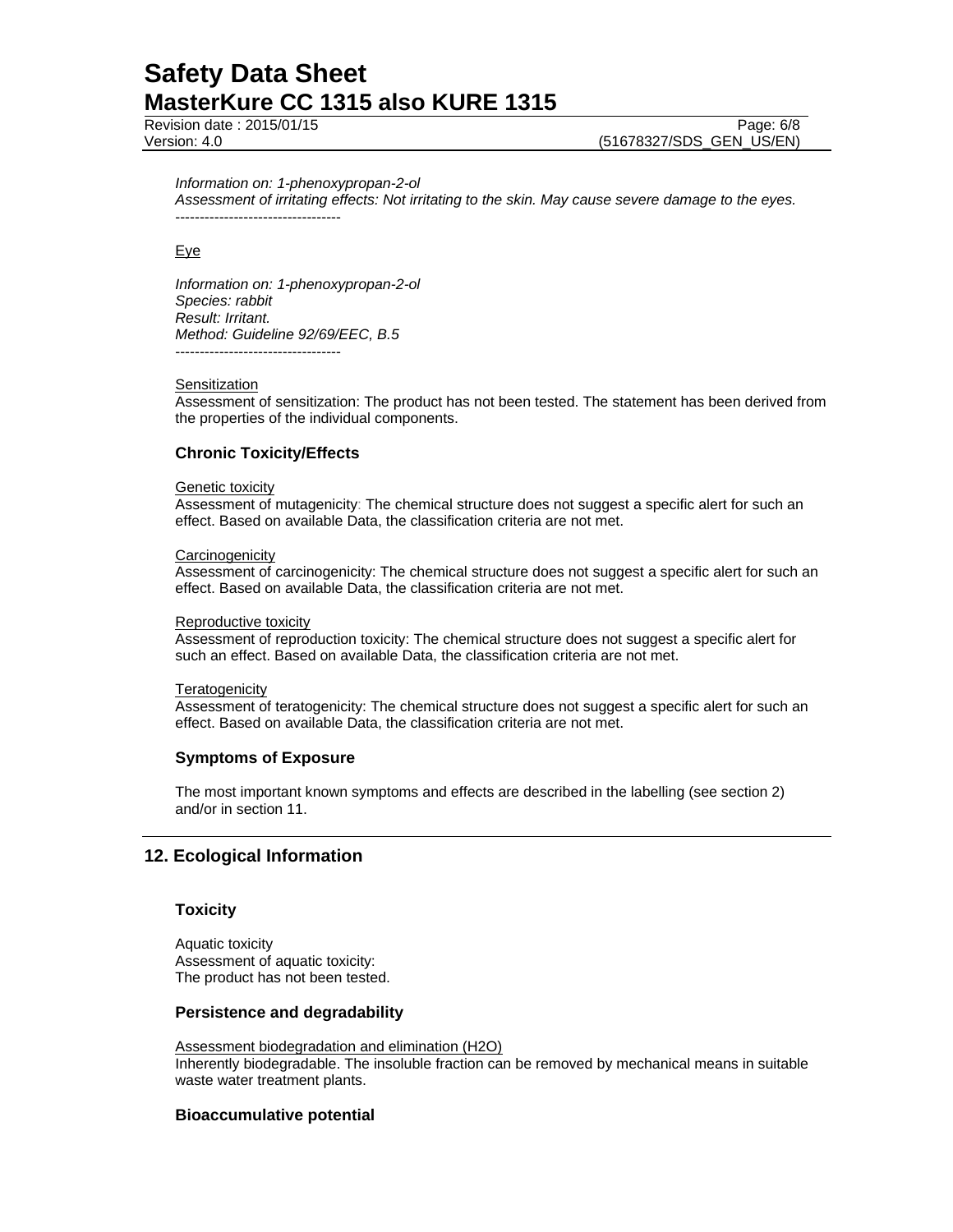Revision date : 2015/01/15 Page: 7/8

Version: 4.0 (51678327/SDS\_GEN\_US/EN)

Assessment bioaccumulation potential Discharge into the environment must be avoided.

### **Mobility in soil**

Assessment transport between environmental compartments No data available.

### **Additional information**

Other ecotoxicological advice: The product has not been tested. Do not discharge product into the environment without control.

## **13. Disposal considerations**

### **Waste disposal of substance:**

Recommendations: Use excess product in an alternate beneficial application. Dispose of in accordance with local authority regulations. Do not discharge into drains/surface waters/groundwater.

### **Container disposal:**

Contaminated packaging should be emptied as far as possible; then it can be passed on for recycling after being thoroughly cleaned.

## **14. Transport Information**

**Land transport**  USDOT

Not classified as a dangerous good under transport regulations

**Sea transport**  IMDG

Not classified as a dangerous good under transport regulations

#### **Air transport**  IATA/ICAO

Not classified as a dangerous good under transport regulations

## **15. Regulatory Information**

### **Federal Regulations**

**Registration status:**  Chemical TSCA, US released / listed

**EPCRA 311/312 (Hazard categories):** Chronic;

| <b>CERCLA RQ</b> | <b>CAS Number</b> | <b>Chemical name</b>                                  |
|------------------|-------------------|-------------------------------------------------------|
| 1000 LBS         | 100-42-5          | Styrene                                               |
| 100 LBS          | 123-91-1: 10031-  | 1,4-dioxane; Nitric acid, copper(2+) salt, trihydrate |